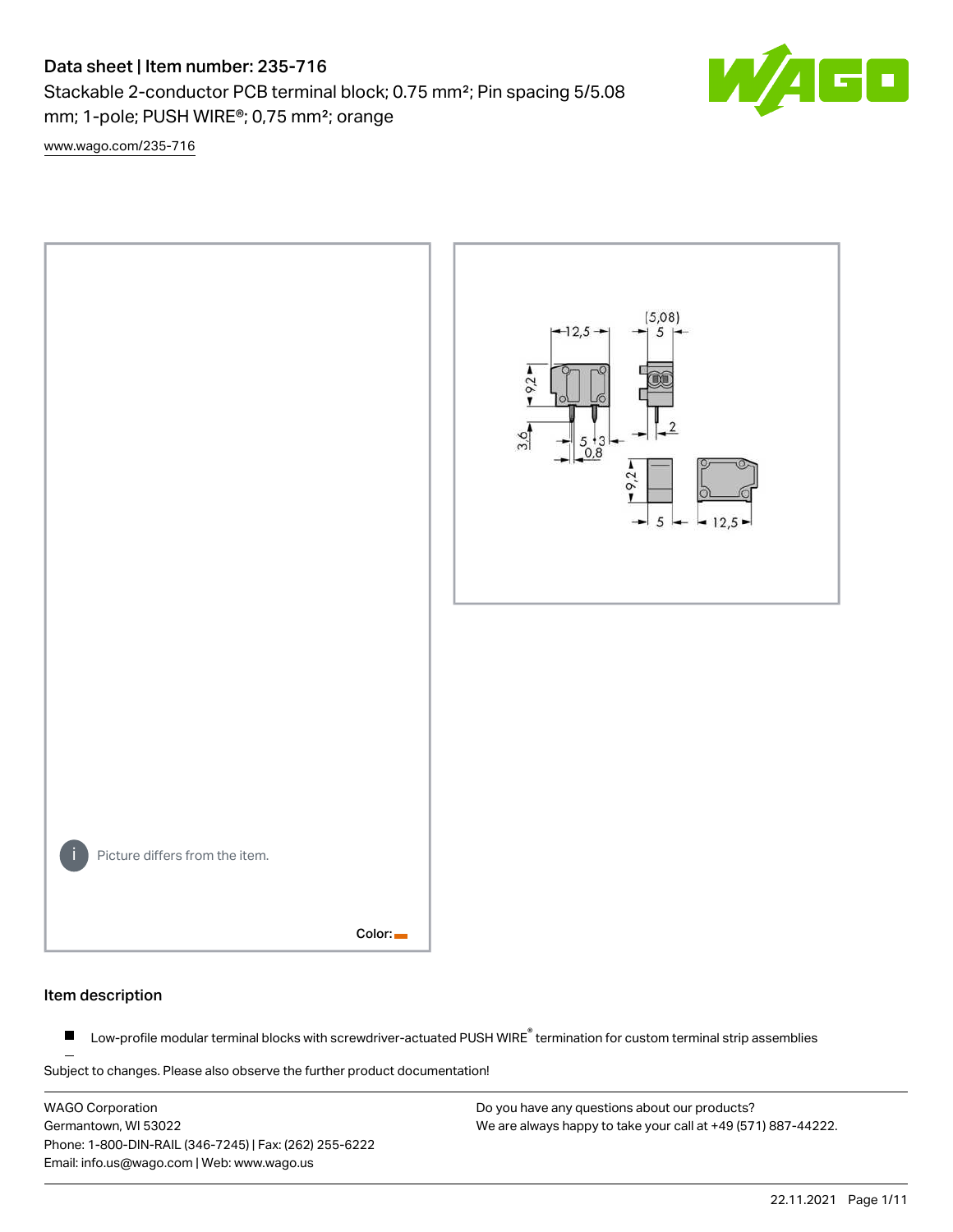# Data sheet | Item number: 235-716

[www.wago.com/235-716](http://www.wago.com/235-716)



- Double-conductor connection for supply and distribution of signals ideal for standard, single-conductor signal lines suitable for push-in termination
- $\blacksquare$ Double solder pins for high mechanical stability
- $\blacksquare$ Combines with all 235 Series modular terminal blocks
- $\blacksquare$ Set to metric or inch pin spacing by compressing terminal strips together or pulling them apart
- $\blacksquare$ Conductor removal via screwdriver (2.5mm x 0.4mm)

# Data

# Notes

| Variants: | Other colors                                                     |
|-----------|------------------------------------------------------------------|
|           | Other versions (or variants) can be requested from WAGO Sales or |
|           | configured at https://configurator.wago.com/                     |

# Electrical data

#### IEC Approvals

| Ratings per                 | IEC/EN 60664-1                                                        |
|-----------------------------|-----------------------------------------------------------------------|
| Rated voltage (III / 3)     | 250 V                                                                 |
| Rated surge voltage (III/3) | 4 <sub>k</sub> V                                                      |
| Rated voltage (III/2)       | 320 V                                                                 |
| Rated surge voltage (III/2) | 4 <sub>k</sub> V                                                      |
| Nominal voltage (II/2)      | 630 V                                                                 |
| Rated surge voltage (II/2)  | 4 <sub>k</sub> V                                                      |
| Rated current               | 10A                                                                   |
| Legend (ratings)            | $(III / 2)$ $\triangle$ Overvoltage category III / Pollution degree 2 |

#### UL Approvals

| Approvals per                  | UL 1059 |
|--------------------------------|---------|
| Rated voltage UL (Use Group B) | 300 V   |
| Rated current UL (Use Group B) | 10 A    |
| Rated voltage UL (Use Group D) | 300 V   |
| Rated current UL (Use Group D) | 10 A    |

#### CSA Approvals

| Approvals per                   | CSA   |
|---------------------------------|-------|
| Rated voltage CSA (Use Group B) | 300 V |
| Rated current CSA (Use Group B) | 10 A  |

Subject to changes. Please also observe the further product documentation!

| <b>WAGO Corporation</b>                                | Do you have any questions about our products?                 |
|--------------------------------------------------------|---------------------------------------------------------------|
| Germantown, WI 53022                                   | We are always happy to take your call at +49 (571) 887-44222. |
| Phone: 1-800-DIN-RAIL (346-7245)   Fax: (262) 255-6222 |                                                               |
| Email: info.us@wago.com   Web: www.wago.us             |                                                               |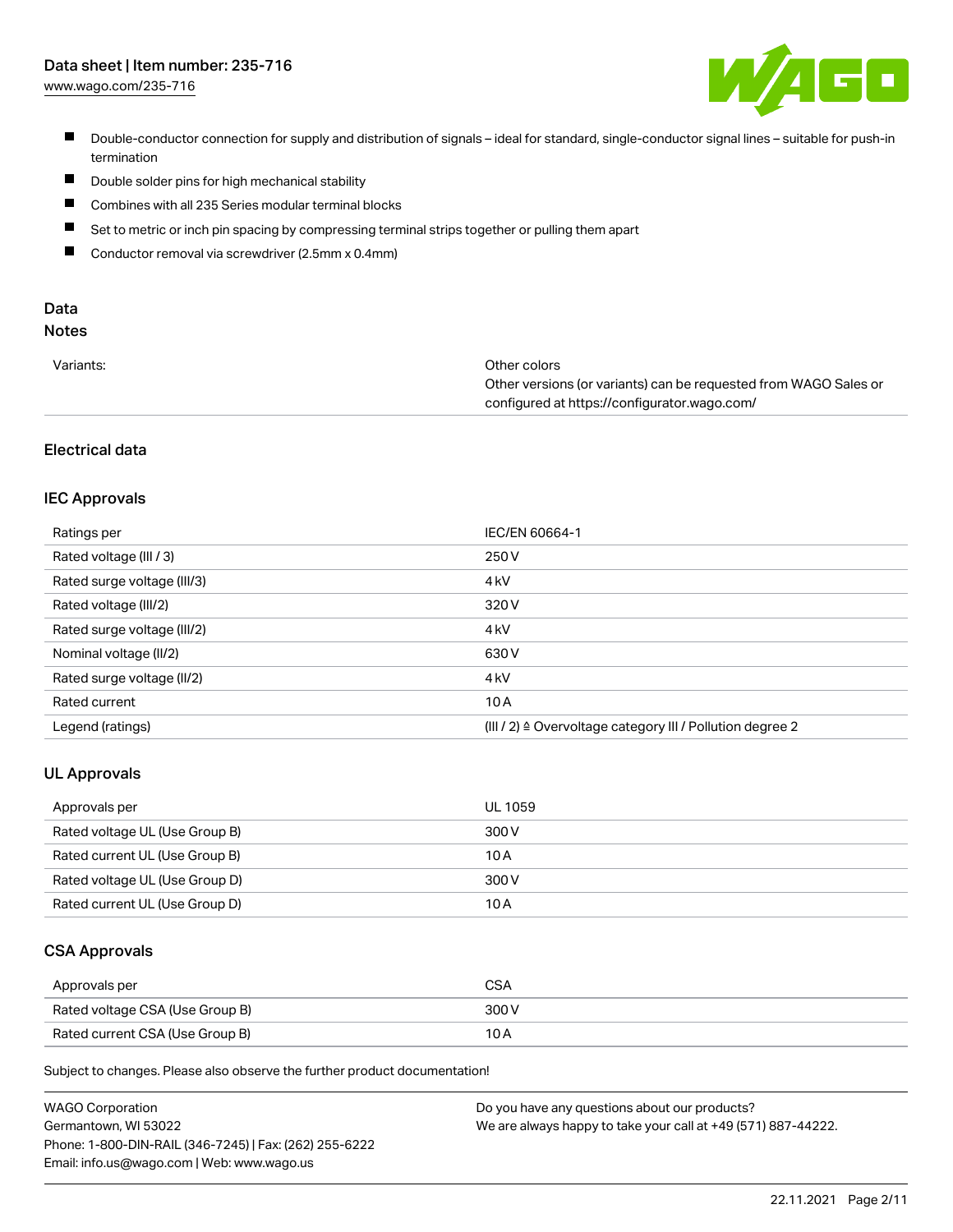

## Connection data

| Total number of connection points |  |
|-----------------------------------|--|
| Total number of potentials        |  |
| Number of connection types        |  |
| Number of levels                  |  |

# Connection 1

| PUSH WIRE                               |
|-----------------------------------------|
| Operating tool                          |
| $0.250.75$ mm <sup>2</sup> / 24  18 AWG |
| $0.250.34$ mm <sup>2</sup>              |
| $910$ mm / 0.35  0.39 inch              |
| 0°                                      |
|                                         |
|                                         |

## Physical data

| Pin spacing                          | 5/5.08 mm / 0.197/0.2 inch |
|--------------------------------------|----------------------------|
| Width                                | 6.5 mm / 0.256 inch        |
| Height                               | 12.8 mm / 0.504 inch       |
| Height from the surface              | 9.2 mm / 0.362 inch        |
| Depth                                | 12.5 mm / 0.492 inch       |
| Solder pin length                    | 3.6 <sub>mm</sub>          |
| Solder pin dimensions                | $0.8 \times 0.4$ mm        |
| Drilled hole diameter with tolerance | 1 <sup>(+0.1)</sup> mm     |

## PCB contact

| PCB Contact                         | THI                                 |
|-------------------------------------|-------------------------------------|
| Solder pin arrangement              | within the terminal block (in-line) |
| Number of solder pins per potential |                                     |

#### Material data

| Color               | orange           |
|---------------------|------------------|
| Material group      |                  |
|                     |                  |
| Insulation material | Polyamide (PA66) |

Subject to changes. Please also observe the further product documentation!

| <b>WAGO Corporation</b>                                | Do you have any questions about our products?                 |
|--------------------------------------------------------|---------------------------------------------------------------|
| Germantown, WI 53022                                   | We are always happy to take your call at +49 (571) 887-44222. |
| Phone: 1-800-DIN-RAIL (346-7245)   Fax: (262) 255-6222 |                                                               |
| Email: info.us@wago.com   Web: www.wago.us             |                                                               |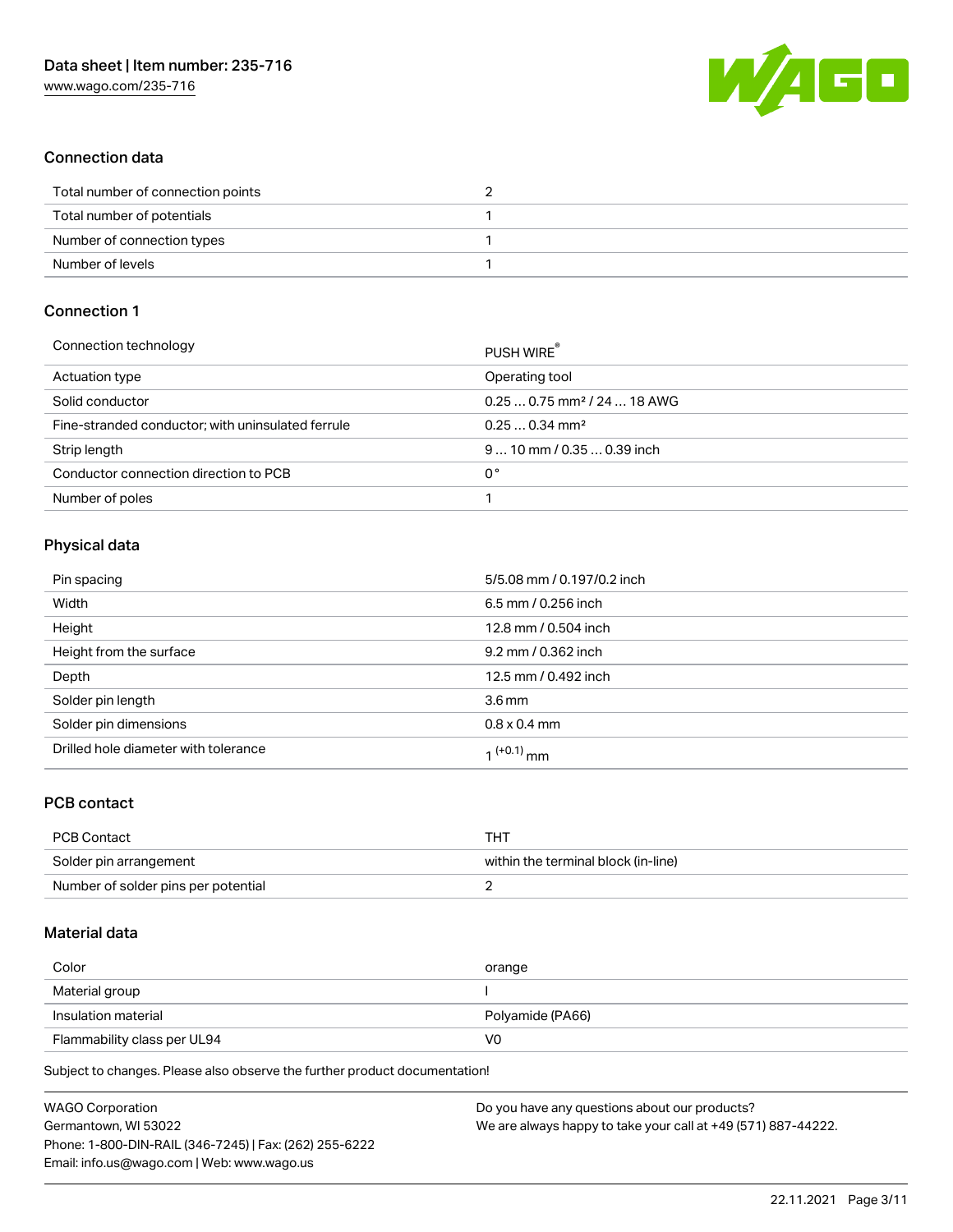[www.wago.com/235-716](http://www.wago.com/235-716)



| Clamping spring material | Chrome nickel spring steel (CrNi)       |
|--------------------------|-----------------------------------------|
| Contact material         | Electrolytic copper ( $E_{\text{Cu}}$ ) |
| Contact plating          | tin-plated                              |
| Fire load                | 0.011 MJ                                |
| Weight                   | 0.7 <sub>g</sub>                        |

### Environmental requirements

| Limit temperature range | $-60+105 °C$ |
|-------------------------|--------------|
|-------------------------|--------------|

#### Commercial data

| Product Group         | 4 (Printed Circuit) |
|-----------------------|---------------------|
| PU (SPU)              | 800 (100) Stück     |
| Packaging type        | box                 |
| Country of origin     | CН                  |
| <b>GTIN</b>           | 4044918331982       |
| Customs tariff number | 8536904000          |

## Approvals / Certificates

#### Country specific Approvals

| Logo                                                                       | Approval                               | <b>Additional Approval Text</b> | Certificate<br>name         |
|----------------------------------------------------------------------------|----------------------------------------|---------------------------------|-----------------------------|
|                                                                            | <b>CCA</b><br>DEKRA Certification B.V. | EN 60947                        | NTR NL-<br>7144             |
| EMA<br>EUR                                                                 | <b>CCA</b><br>DEKRA Certification B.V. | EN 60947                        | 2149549.02                  |
|                                                                            | <b>CCA</b><br>DEKRA Certification B.V. | EN 60998                        | NTR <sub>NL</sub><br>6919   |
|                                                                            | <b>CCA</b><br>DEKRA Certification B.V. | EN 60947-7-4                    | NTR <sub>NL</sub> -<br>7774 |
|                                                                            | <b>CSA</b><br>DEKRA Certification B.V. | C22.2                           | 1673956                     |
| Subject to changes. Please also observe the further product documentation! |                                        |                                 |                             |

WAGO Corporation Germantown, WI 53022 Phone: 1-800-DIN-RAIL (346-7245) | Fax: (262) 255-6222 Email: info.us@wago.com | Web: www.wago.us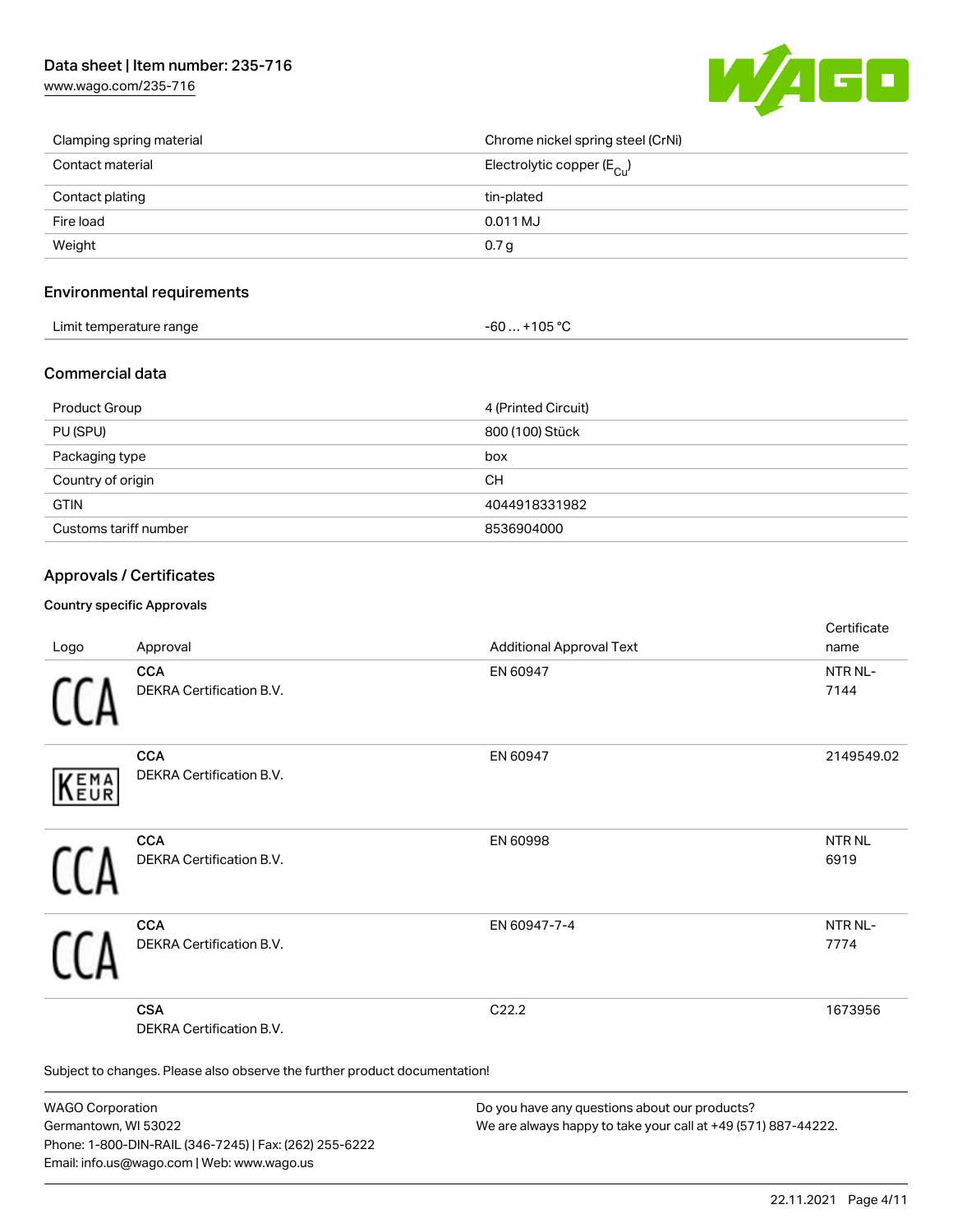



VDE VDE Prüf- und Zertifizierungsinstitut

EN 60947 40029328

#### Ship Approvals

VDE

| Logo | Approval                               | <b>Additional Approval Text</b> | Certificate<br>name             |
|------|----------------------------------------|---------------------------------|---------------------------------|
| ABS. | ABS<br>American Bureau of Shipping     | -                               | 19-<br>HG1869876-<br><b>PDA</b> |
|      | <b>DNV GL</b>                          | -                               | TAE000016Z                      |
|      | Det Norske Veritas, Germanischer Lloyd |                                 |                                 |

### Required accessories

| End plates                                   |                                            |                      |
|----------------------------------------------|--------------------------------------------|----------------------|
| End plate                                    |                                            |                      |
|                                              | Item no.: 235-600                          |                      |
| End plate; snap-fit type; 1 mm thick; orange |                                            | www.wago.com/235-600 |
| Mounting                                     |                                            |                      |
|                                              | Intermediate plate                         |                      |
|                                              | Item no.: 235-701                          |                      |
|                                              | Spacer; for doubling the pin spacing; gray | www.wago.com/235-701 |

# Optional accessories

Ferrules

| Ferrule                 |                                                                                                                        |                                               |
|-------------------------|------------------------------------------------------------------------------------------------------------------------|-----------------------------------------------|
|                         | Item no.: 216-101<br>Ferrule; Sleeve for 0.5 mm <sup>2</sup> / AWG 22; uninsulated; electro-tin plated; silver-colored | www.wago.com/216-101                          |
|                         | Item no.: 216-104<br>Ferrule; Sleeve for 1.5 mm <sup>2</sup> / AWG 16; uninsulated; electro-tin plated; silver-colored | www.wago.com/216-104                          |
|                         | Item no.: 216-106<br>Ferrule; Sleeve for 2.5 mm <sup>2</sup> / AWG 14; uninsulated; electro-tin plated; silver-colored | www.wago.com/216-106                          |
|                         | Item no.: 216-107<br>Ferrule; Sleeve for 4 mm <sup>2</sup> / AWG 12; uninsulated; electro-tin plated                   | www.wago.com/216-107                          |
|                         | Subject to changes. Please also observe the further product documentation!                                             |                                               |
| <b>WAGO Corporation</b> |                                                                                                                        | Do you have any questions about our products? |

Germantown, WI 53022 Phone: 1-800-DIN-RAIL (346-7245) | Fax: (262) 255-6222 Email: info.us@wago.com | Web: www.wago.us

We are always happy to take your call at +49 (571) 887-44222.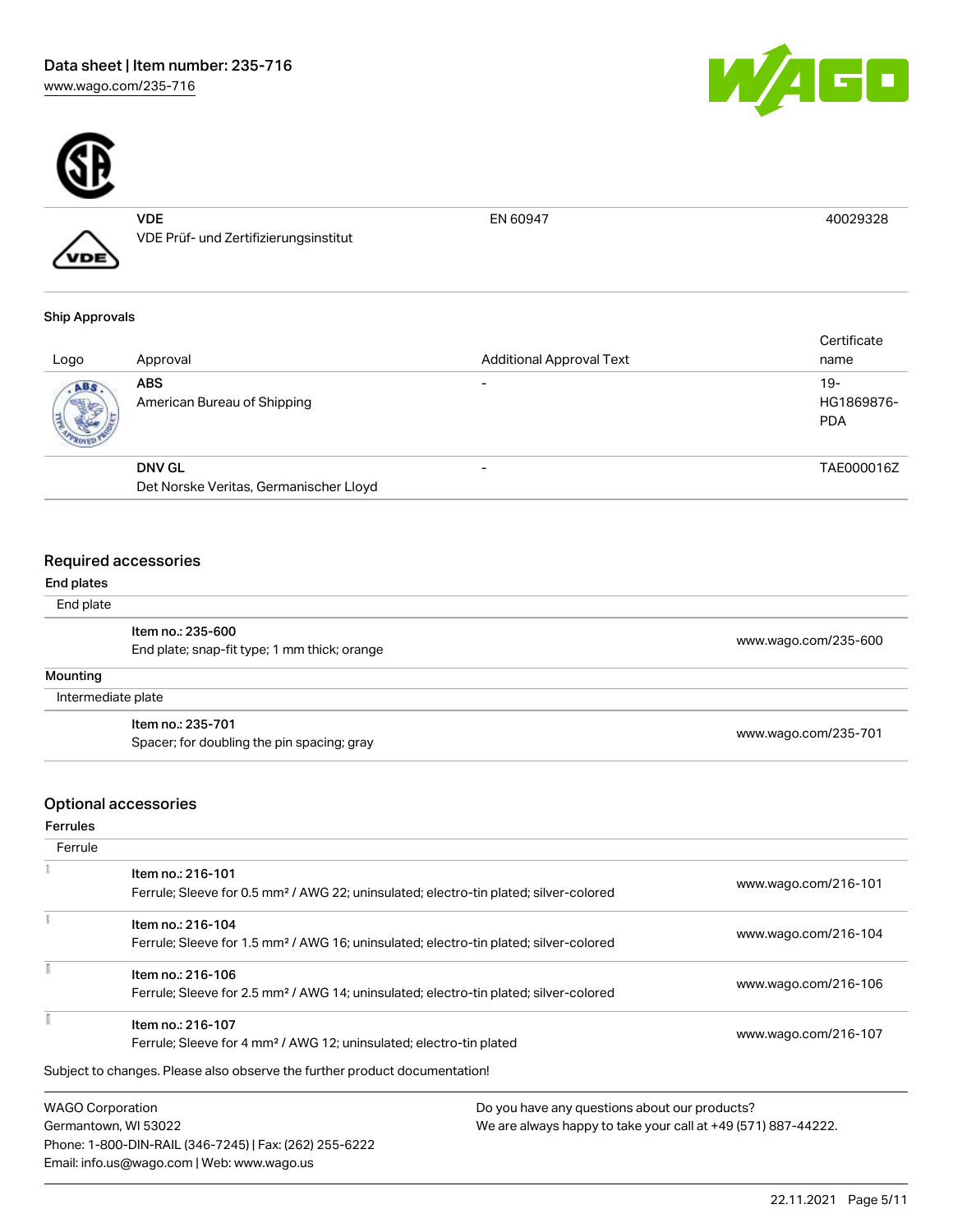# Data sheet | Item number: 235-716

[www.wago.com/235-716](http://www.wago.com/235-716)



|    | Subject to changes. Please also observe the further product documentation!                                                                                                         |                      |
|----|------------------------------------------------------------------------------------------------------------------------------------------------------------------------------------|----------------------|
|    | Item no.: 216-207                                                                                                                                                                  | www.wago.com/216-207 |
| Г  | Item no.: 216-206<br>Ferrule; Sleeve for 2.5 mm <sup>2</sup> / AWG 14; insulated; electro-tin plated; blue                                                                         | www.wago.com/216-206 |
|    | Item no.: 216-203<br>Ferrule; Sleeve for 1 mm <sup>2</sup> / AWG 18; insulated; electro-tin plated; red                                                                            | www.wago.com/216-203 |
| J, | Item no.: 216-152<br>Ferrule; Sleeve for 0.34 mm <sup>2</sup> / AWG 24; uninsulated; electro-tin plated                                                                            | www.wago.com/216-152 |
|    | Item no.: 216-141<br>Ferrule; Sleeve for 0.5 mm <sup>2</sup> / 20 AWG; uninsulated; electro-tin plated; electrolytic copper; gastight<br>crimped; acc. to DIN 46228, Part 1/08.92  | www.wago.com/216-141 |
|    | Item no.: 216-131<br>Ferrule; Sleeve for 0.25 mm <sup>2</sup> / AWG 24; uninsulated; electro-tin plated; silver-colored                                                            | www.wago.com/216-131 |
|    | Item no.: 216-143<br>Ferrule; Sleeve for 1 mm <sup>2</sup> / AWG 18; uninsulated; electro-tin plated; electrolytic copper; gastight<br>crimped; acc. to DIN 46228, Part 1/08.92    | www.wago.com/216-143 |
|    | Item no.: 216-121<br>Ferrule; Sleeve for 0.5 mm <sup>2</sup> / AWG 22; uninsulated; electro-tin plated; silver-colored                                                             | www.wago.com/216-121 |
|    | Item no.: 216-132<br>Ferrule; Sleeve for 0.34 mm <sup>2</sup> / AWG 24; uninsulated; electro-tin plated                                                                            | www.wago.com/216-132 |
|    | Item no.: 216-142<br>Ferrule; Sleeve for 0.75 mm <sup>2</sup> / 18 AWG; uninsulated; electro-tin plated; electrolytic copper; gastight<br>crimped; acc. to DIN 46228, Part 1/08.92 | www.wago.com/216-142 |
|    | Item no.: 216-124<br>Ferrule; Sleeve for 1.5 mm <sup>2</sup> / AWG 16; uninsulated; electro-tin plated                                                                             | www.wago.com/216-124 |
|    | Item no.: 216-122<br>Ferrule; Sleeve for 0.75 mm <sup>2</sup> / AWG 20; uninsulated; electro-tin plated; silver-colored                                                            | www.wago.com/216-122 |
| ı  | Item no.: 216-123<br>Ferrule; Sleeve for 1 mm <sup>2</sup> / AWG 18; uninsulated; electro-tin plated; silver-colored                                                               | www.wago.com/216-123 |
| Л  | Item no.: 216-110<br>Ferrule; Sleeve for 16 mm <sup>2</sup> / AWG 6; uninsulated; electro-tin plated; metallic brown                                                               | www.wago.com/216-110 |
|    | Item no.: 216-103<br>Ferrule; Sleeve for 1 mm <sup>2</sup> / AWG 18; uninsulated; electro-tin plated                                                                               | www.wago.com/216-103 |
|    | Item no.: 216-102<br>Ferrule; Sleeve for 0.75 mm <sup>2</sup> / AWG 20; uninsulated; electro-tin plated; silver-colored                                                            | www.wago.com/216-102 |
|    | Item no.: 216-109<br>Ferrule; Sleeve for 10 mm <sup>2</sup> / AWG 8; uninsulated; electro-tin plated                                                                               | www.wago.com/216-109 |
|    | Item no.: 216-108<br>Ferrule; Sleeve for 6 mm <sup>2</sup> / AWG 10; uninsulated; electro-tin plated; silver-colored                                                               | www.wago.com/216-108 |

WAGO Corporation Germantown, WI 53022 Phone: 1-800-DIN-RAIL (346-7245) | Fax: (262) 255-6222 Email: info.us@wago.com | Web: www.wago.us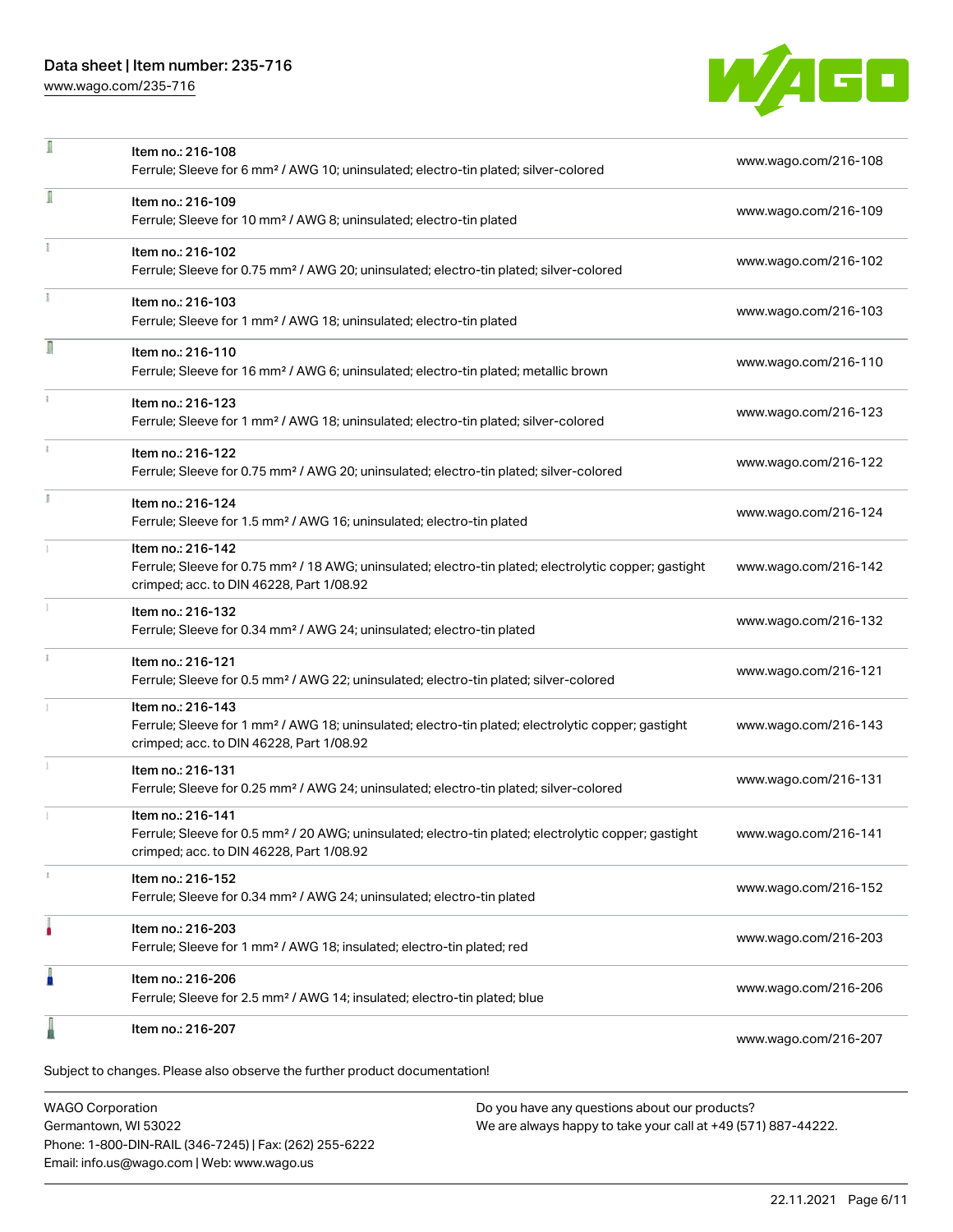[www.wago.com/235-716](http://www.wago.com/235-716)



.<br>Subject to changes. Please also observe the further product documentation! WAGO Corporation Do you have any questions about our products? Ferrule; Sleeve for 4 mm² / AWG 12; insulated; electro-tin plated; gray Item no.: 216-202 Ferrule; Sleeve for 0.75 mm² / 18 AWG; insulated; electro-tin plated; gray [www.wago.com/216-202](http://www.wago.com/216-202) Item no.: 216-151 Ferrule; Sleeve for 0.25 mm² / AWG 24; uninsulated; electro-tin plated [www.wago.com/216-151](http://www.wago.com/216-151) Item no.: 216-204 Ferrule; Sleeve for 1.5 mm² / AWG 16; insulated; electro-tin plated; black [www.wago.com/216-204](http://www.wago.com/216-204) Item no.: 216-209 Ferrule; Sleeve for 10 mm² / AWG 8; insulated; electro-tin plated; red [www.wago.com/216-209](http://www.wago.com/216-209) Item no.: 216-205 Ferrule; Sleeve for 2.08 mm² / AWG 14; insulated; electro-tin plated; yellow [www.wago.com/216-205](http://www.wago.com/216-205) Item no.: 216-144 Ferrule; Sleeve for 1.5 mm² / AWG 16; uninsulated; electro-tin plated; electrolytic copper; gastight crimped; acc. to DIN 46228, Part 1/08.92; silver-colored [www.wago.com/216-144](http://www.wago.com/216-144) Item no.: 216-208 Ferrule; Sleeve for 6 mm² / AWG 10; insulated; electro-tin plated; electrolytic copper; gastight crimped; [www.wago.com/216-208](http://www.wago.com/216-208) acc. to DIN 46228, Part 4/09.90; yellow Item no.: 216-201 Ferrule; Sleeve for 0.5 mm² / 20 AWG; insulated; electro-tin plated; white [www.wago.com/216-201](http://www.wago.com/216-201) Item no.: 216-223 Ferrule; Sleeve for 1 mm² / AWG 18; insulated; electro-tin plated; red [www.wago.com/216-223](http://www.wago.com/216-223) Item no.: 216-210 Ferrule; Sleeve for 16 mm² / AWG 6; insulated; electro-tin plated; electrolytic copper; gastight crimped; [www.wago.com/216-210](http://www.wago.com/216-210) acc. to DIN 46228, Part 4/09.90; blue Item no.: 216-241 Ferrule; Sleeve for 0.5 mm² / 20 AWG; insulated; electro-tin plated; electrolytic copper; gastight crimped; acc. to DIN 46228, Part 4/09.90; white [www.wago.com/216-241](http://www.wago.com/216-241) Item no.: 216-242 Ferrule; Sleeve for 0.75 mm<sup>2</sup> / 18 AWG; insulated; electro-tin plated; electrolytic copper; gastight crimped; acc. to DIN 46228, Part 4/09.90; gray [www.wago.com/216-242](http://www.wago.com/216-242) Item no.: 216-222 Ferrule; Sleeve for 0.75 mm² / 18 AWG; insulated; electro-tin plated; gray [www.wago.com/216-222](http://www.wago.com/216-222) Item no.: 216-221 Ferrule; Sleeve for 0.5 mm² / 20 AWG; insulated; electro-tin plated; white [www.wago.com/216-221](http://www.wago.com/216-221) Item no.: 216-224 Ferrule; Sleeve for 1.5 mm² / AWG 16; insulated; electro-tin plated; black [www.wago.com/216-224](http://www.wago.com/216-224) Item no.: 216-243 Ferrule; Sleeve for 1 mm² / AWG 18; insulated; electro-tin plated; electrolytic copper; gastight crimped; [www.wago.com/216-243](http://www.wago.com/216-243) acc. to DIN 46228, Part 4/09.90; red Item no.: 216-244 Ferrule; Sleeve for 1.5 mm² / AWG 16; insulated; electro-tin plated; electrolytic copper; gastight [www.wago.com/216-244](http://www.wago.com/216-244)

Germantown, WI 53022 Phone: 1-800-DIN-RAIL (346-7245) | Fax: (262) 255-6222 Email: info.us@wago.com | Web: www.wago.us

We are always happy to take your call at +49 (571) 887-44222.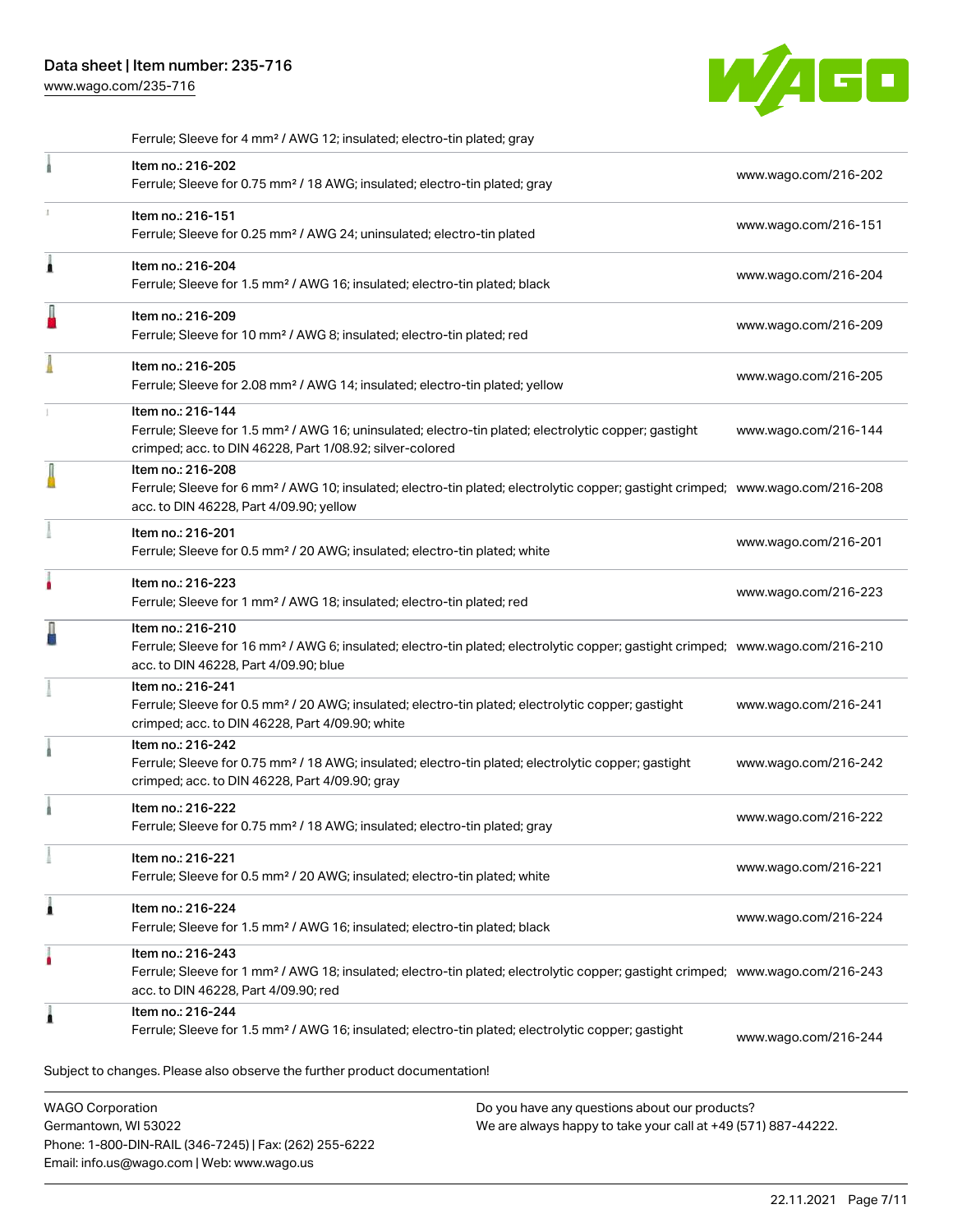[www.wago.com/235-716](http://www.wago.com/235-716)



crimped; acc. to DIN 46228, Part 4/09.90; black

|   | Item no.: 216-263<br>Ferrule; Sleeve for 1 mm <sup>2</sup> / AWG 18; insulated; electro-tin plated; electrolytic copper; gastight crimped; www.wago.com/216-263<br>acc. to DIN 46228, Part 4/09.90; red    |                      |
|---|------------------------------------------------------------------------------------------------------------------------------------------------------------------------------------------------------------|----------------------|
| Å | Item no.: 216-246<br>Ferrule; Sleeve for 2.5 mm <sup>2</sup> / AWG 14; insulated; electro-tin plated; electrolytic copper; gastight<br>crimped; acc. to DIN 46228, Part 4/09.90; blue                      | www.wago.com/216-246 |
| Å | Item no.: 216-266<br>Ferrule; Sleeve for 2.5 mm <sup>2</sup> / AWG 14; insulated; electro-tin plated; electrolytic copper; gastight<br>crimped; acc. to DIN 46228, Part 4/09.90; blue                      | www.wago.com/216-266 |
| Â | Item no.: 216-264<br>Ferrule; Sleeve for 1.5 mm <sup>2</sup> / AWG 16; insulated; electro-tin plated; electrolytic copper; gastight<br>crimped; acc. to DIN 46228, Part 4/09.90; black                     | www.wago.com/216-264 |
|   | Item no.: 216-284<br>Ferrule; Sleeve for 1.5 mm <sup>2</sup> / AWG 16; insulated; electro-tin plated; electrolytic copper; gastight<br>crimped; acc. to DIN 46228, Part 4/09.90; black                     | www.wago.com/216-284 |
|   | Item no.: 216-286<br>Ferrule; Sleeve for 2.5 mm <sup>2</sup> / AWG 14; insulated; electro-tin plated; electrolytic copper; gastight<br>crimped; acc. to DIN 46228, Part 4/09.90; blue                      | www.wago.com/216-286 |
|   | Item no.: 216-287<br>Ferrule; Sleeve for 4 mm <sup>2</sup> / AWG 12; insulated; electro-tin plated; electrolytic copper; gastight crimped; www.wago.com/216-287<br>acc. to DIN 46228, Part 4/09.90; gray   |                      |
|   | Item no.: 216-262<br>Ferrule; Sleeve for 0.75 mm <sup>2</sup> / 18 AWG; insulated; electro-tin plated; electrolytic copper; gastight<br>crimped; acc. to DIN 46228, Part 4/09.90; gray                     | www.wago.com/216-262 |
|   | Item no.: 216-288<br>Ferrule; Sleeve for 6 mm <sup>2</sup> / AWG 10; insulated; electro-tin plated; electrolytic copper; gastight crimped; www.wago.com/216-288<br>acc. to DIN 46228, Part 4/09.90; yellow |                      |
|   | Item no.: 216-289<br>Ferrule; Sleeve for 10 mm <sup>2</sup> / AWG 8; insulated; electro-tin plated; electrolytic copper; gastight crimped; www.wago.com/216-289<br>acc. to DIN 46228, Part 4/09.90; red    |                      |
|   | Item no.: 216-301<br>Ferrule; Sleeve for 0.25 mm <sup>2</sup> / AWG 24; insulated; electro-tin plated; yellow                                                                                              | www.wago.com/216-301 |
|   | Item no.: 216-321<br>Ferrule; Sleeve for 0.25 mm <sup>2</sup> / AWG 24; insulated; electro-tin plated; yellow                                                                                              | www.wago.com/216-321 |
|   | Item no.: 216-322<br>Ferrule; Sleeve for 0.34 mm <sup>2</sup> / 22 AWG; insulated; electro-tin plated; green                                                                                               | www.wago.com/216-322 |
|   | Item no.: 216-267<br>Ferrule; Sleeve for 4 mm <sup>2</sup> / AWG 12; insulated; electro-tin plated; electrolytic copper; gastight crimped; www.wago.com/216-267<br>acc. to DIN 46228, Part 4/09.90; gray   |                      |
| ۸ | Item no.: 216-302<br>Ferrule; Sleeve for 0.34 mm <sup>2</sup> / 22 AWG; insulated; electro-tin plated; light turquoise                                                                                     | www.wago.com/216-302 |

Subject to changes. Please also observe the further product documentation!

WAGO Corporation Germantown, WI 53022 Phone: 1-800-DIN-RAIL (346-7245) | Fax: (262) 255-6222 Email: info.us@wago.com | Web: www.wago.us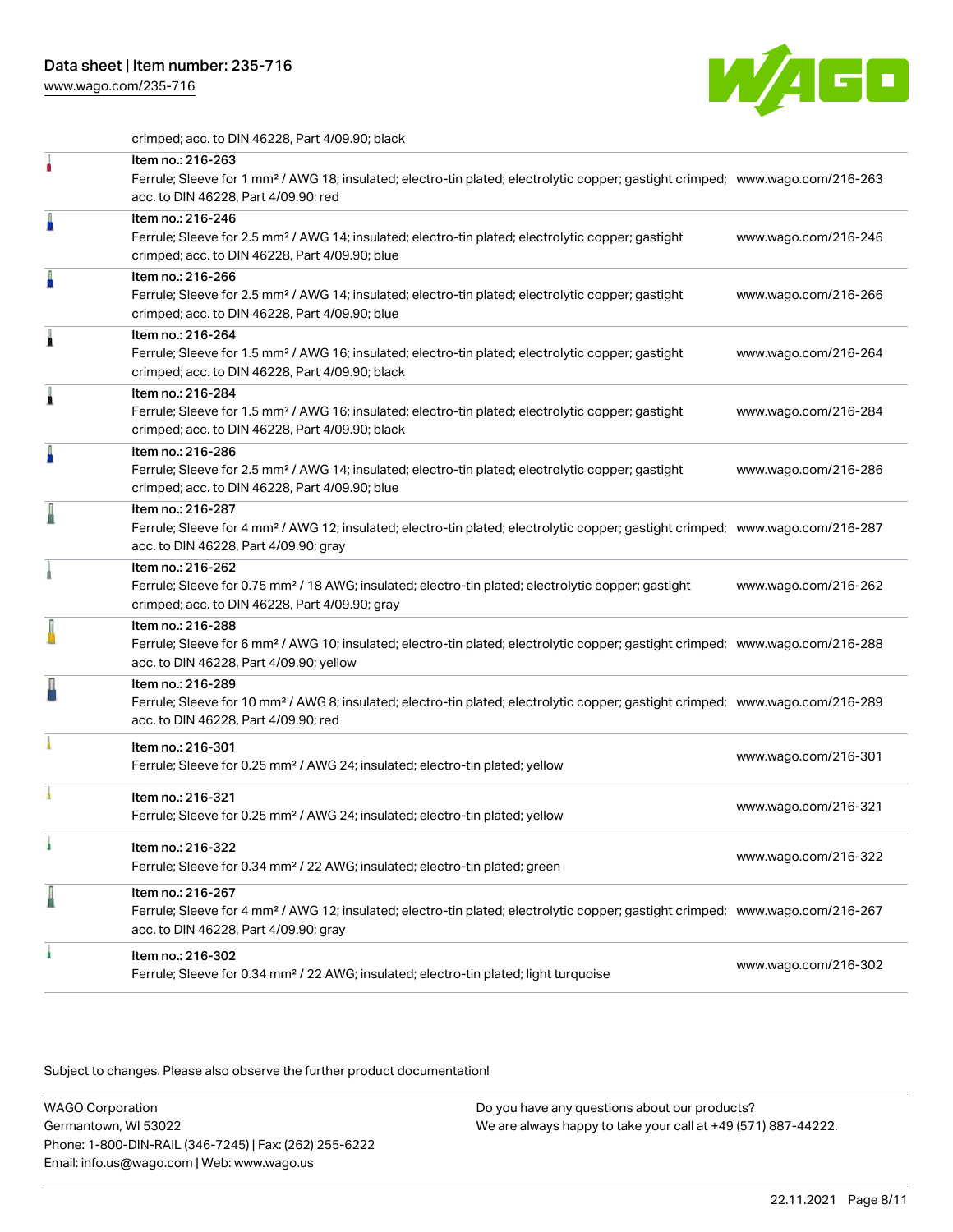

## Downloads Documentation

| <b>Additional Information</b>                                                                                                                                          |            |                 |          |
|------------------------------------------------------------------------------------------------------------------------------------------------------------------------|------------|-----------------|----------|
| Technical explanations                                                                                                                                                 | 2019 Apr 3 | pdf<br>2.0 MB   | Download |
|                                                                                                                                                                        |            | pdf<br>125.0 kB | Download |
| <b>CAD files</b>                                                                                                                                                       |            |                 |          |
| CAD data                                                                                                                                                               |            |                 |          |
| 2D/3D Models 235-716                                                                                                                                                   |            | <b>URL</b>      | Download |
| CAE data                                                                                                                                                               |            |                 |          |
| EPLAN Data Portal 235-716                                                                                                                                              |            | <b>URL</b>      | Download |
| ZUKEN Portal 235-716                                                                                                                                                   |            | <b>URL</b>      | Download |
| PCB Design                                                                                                                                                             |            |                 |          |
| Symbol and Footprint 235-716                                                                                                                                           |            | <b>URL</b>      | Download |
| CAx data for your PCB design, consisting of "schematic symbols and PCB footprints",<br>allow easy integration of the WAGO component into your development environment. |            |                 |          |
| Supported formats:                                                                                                                                                     |            |                 |          |
| ш<br>Accel EDA 14 & 15                                                                                                                                                 |            |                 |          |
| Altium 6 to current version                                                                                                                                            |            |                 |          |
| Cadence Allegro                                                                                                                                                        |            |                 |          |
| ш<br>DesignSpark                                                                                                                                                       |            |                 |          |
| Eagle Libraries                                                                                                                                                        |            |                 |          |
| KiCad                                                                                                                                                                  |            |                 |          |
| Ш<br>Mentor Graphics BoardStation                                                                                                                                      |            |                 |          |
| Mentor Graphics Design Architect                                                                                                                                       |            |                 |          |
|                                                                                                                                                                        |            |                 |          |
| Mentor Graphics Design Expedition 99 and 2000                                                                                                                          |            |                 |          |
| ш<br>OrCAD 9.X PCB and Capture                                                                                                                                         |            |                 |          |
| PADS PowerPCB 3, 3.5, 4.X, and 5.X                                                                                                                                     |            |                 |          |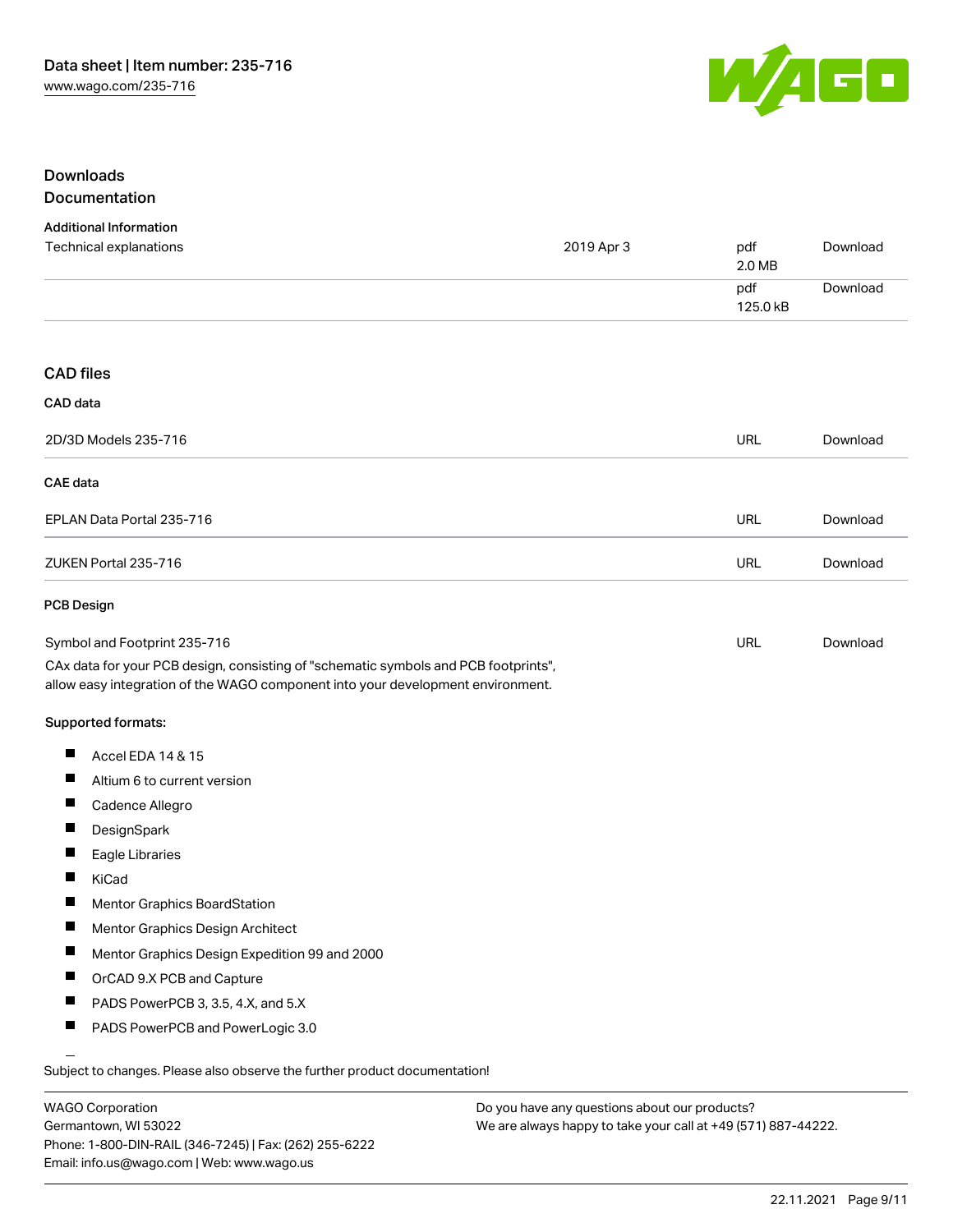PCAD 2000, 2001, 2002, 2004, and 2006

- $\blacksquare$ Pulsonix 8.5 or newer
- $\blacksquare$ STL
- $\blacksquare$ 3D STEP
- $\blacksquare$ TARGET 3001!
- $\blacksquare$ View Logic ViewDraw
- $\blacksquare$ Quadcept
- $\blacksquare$ Zuken CadStar 3 and 4
- $\blacksquare$ Zuken CR-5000 and CR-8000

PCB Component Libraries (EDA), PCB CAD Library Ultra Librarian

## Environmental Product Compliance

#### Compliance Search

| Environmental Product Compliance 235-716                                                                                                                  | URL | Download |
|-----------------------------------------------------------------------------------------------------------------------------------------------------------|-----|----------|
| Stackable 2-conductor PCB terminal block; 0.75 mm <sup>2</sup> ; Pin spacing 5/5.08 mm; 1-pole;<br>PUSH WIRE <sup>®</sup> ; 0,75 mm <sup>2</sup> ; orange |     |          |

#### Installation Notes

#### Conductor termination

Inserting a solid conductor via push-in termination.

Conductor removal

Subject to changes. Please also observe the further product documentation!

WAGO Corporation Germantown, WI 53022 Phone: 1-800-DIN-RAIL (346-7245) | Fax: (262) 255-6222 Email: info.us@wago.com | Web: www.wago.us